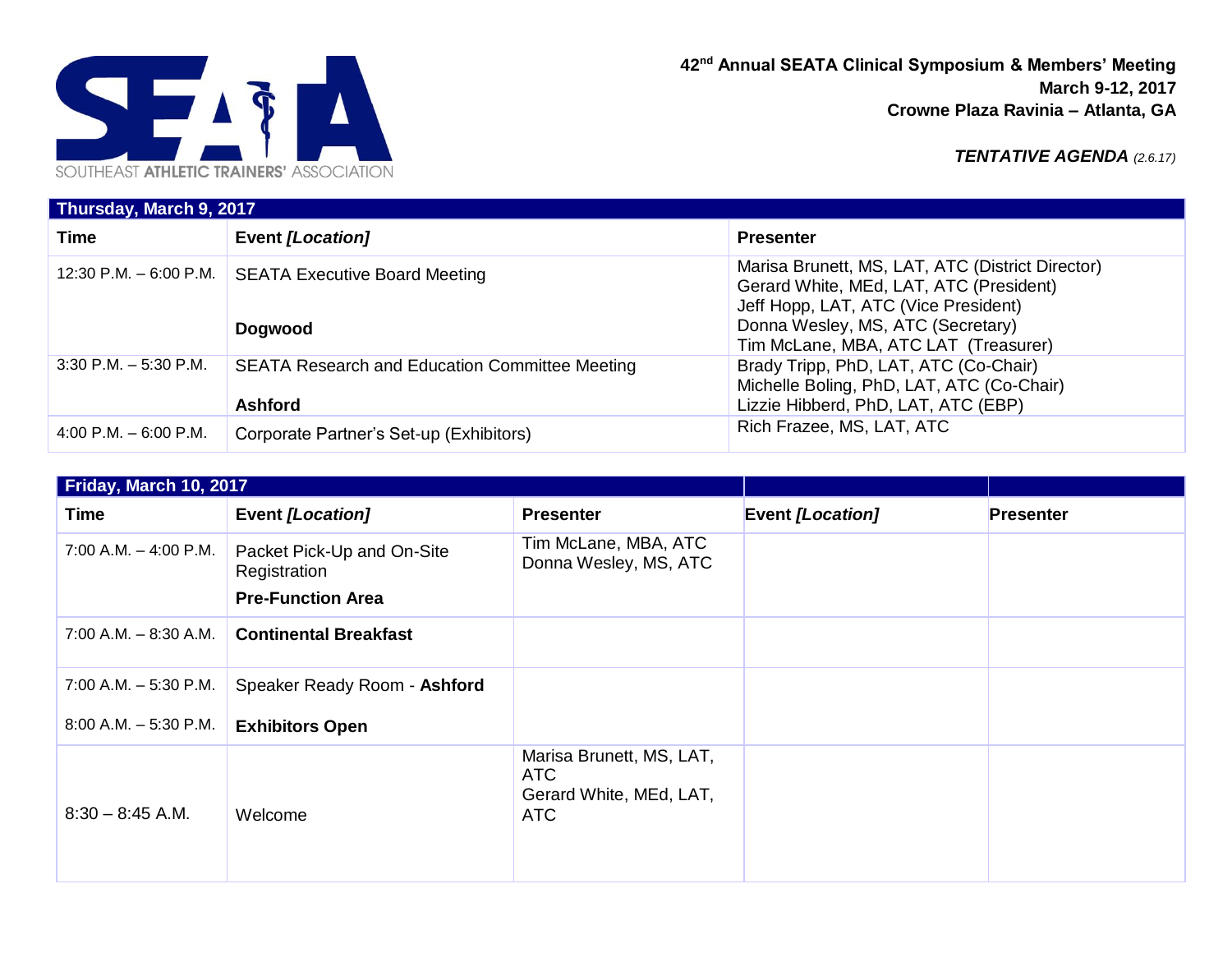| $8:45 - 10:45$ A.M.  | <b>EBP</b><br><b>Musculoskeletal Injury Risk</b><br><b>Following Concussion: Evidence</b><br>for Clinical Practice                                      | Robert Lynall, PhD, ATC                                                     |                                                                                                                                       |                                          |
|----------------------|---------------------------------------------------------------------------------------------------------------------------------------------------------|-----------------------------------------------------------------------------|---------------------------------------------------------------------------------------------------------------------------------------|------------------------------------------|
| 10:45 - 11:15 A.M.   | <b>Break - Visit Exhibitors</b>                                                                                                                         |                                                                             |                                                                                                                                       |                                          |
|                      | <b>FP</b><br><b>Post-Concussion Management:</b><br>Improving Readiness for Return-<br>To-Play                                                           | Shellie Acocello, PhD, ATC                                                  | <b>Workshop **</b><br><b>Communicating with Patients</b><br><b>About Their Values: Cross-</b><br><b>Cultural Communication Skills</b> | Kysha Harriel, PhD, LAT,<br><b>ATC</b>   |
| $11:15 - 12:15$ P.M. |                                                                                                                                                         |                                                                             | <b>ST</b><br>Treating the Injury or Chasing<br>Pain: How to Evaluate Global<br>Connections in the Body                                | Skye Livermore-Brasher,<br>MPA, LAT, ATC |
| $12:15 - 1:45$ P.M.  | <b>Lunch - Visit Exhibitors</b>                                                                                                                         | On Your Own                                                                 |                                                                                                                                       |                                          |
| $1:45 - 3:15$ P.M.   | <b>FP</b><br>Changing Perspectives and<br><b>Technological Advances Affecting</b><br>the Future of Athletic Training                                    | Marisa Colston, PhD, ATC<br>Jeff Allen, MS, ATC<br>Gary Wilkerson, EdD, ATC | <b>FP</b><br>Weighing the Evidence on<br>Treating the Arthritic Knee:<br>Surgery or Not?                                              | Sue Dupont, MBA, MS,<br>ATC, PT          |
| 3:15-4:15 P.M.       | <b>FP</b><br>The Long-Term Health<br>Consequences of Knee and Ankle<br>Injuries: Yet Another Reason<br>Athletic Trainers are Important!                 | Phillip Gribble, PhD, ATC,<br><b>FNATA</b>                                  | The Exposure of Athletic<br><b>Trainers to Critical Incidents</b><br>and the Need for Peer-to-Peer<br>Support                         | Laura Ann Zdiarski, ATC                  |
| 4:15-4:30 P.M.       | <b>Break - Visit Exhibitors</b>                                                                                                                         |                                                                             |                                                                                                                                       |                                          |
| $4:30 - 6:30$ P.M.   | <b>EBP</b><br><b>Evidence-based Anterior Cruciate</b><br><b>Ligament Injury Prevention</b><br>Strategies: Translation of<br><b>Research to Practice</b> | Lindsay DiStefano, PhD,<br><b>ATC</b><br>Dai Sugimoto, PhD, ATC             |                                                                                                                                       |                                          |
| $6:30 - 7:00$ P.M.   | <b>Break - Visit Exhibitors</b>                                                                                                                         |                                                                             |                                                                                                                                       |                                          |
| 7:00 P.M.            | <b>NATA - Foundation Fundraiser</b>                                                                                                                     | <b>TBA</b>                                                                  |                                                                                                                                       |                                          |
| 8:00 P.M.            | YP Mixer ***                                                                                                                                            | Atlanta Hawks Phillips Arena                                                |                                                                                                                                       |                                          |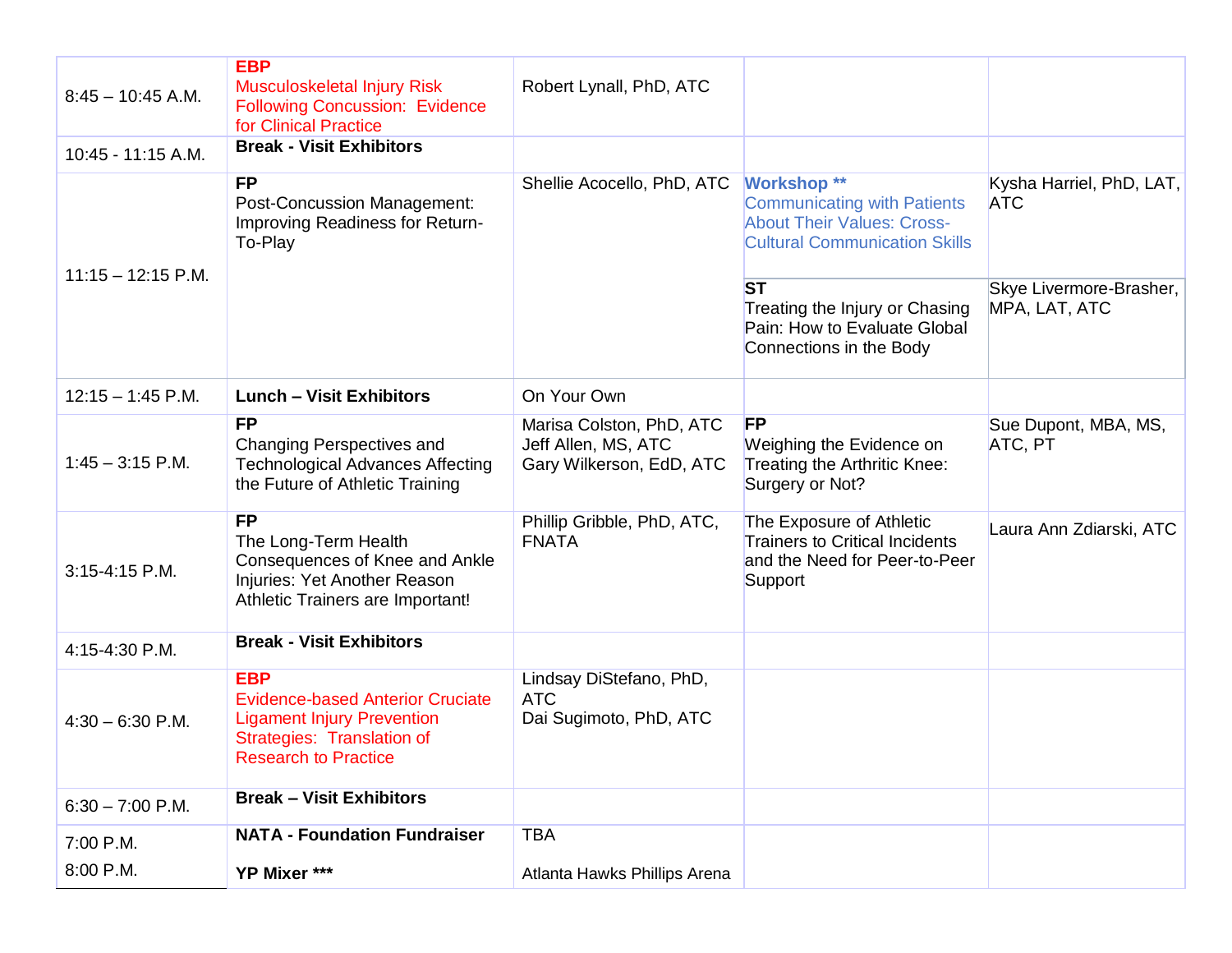| Saturday, March 11, 2017           |                                                                                                                           |                                                             |                                                                                                                                         |                                   |
|------------------------------------|---------------------------------------------------------------------------------------------------------------------------|-------------------------------------------------------------|-----------------------------------------------------------------------------------------------------------------------------------------|-----------------------------------|
| <b>Time</b>                        | <b>Event [Location]</b>                                                                                                   | <b>Presenter</b>                                            | <b>Event [Location]</b>                                                                                                                 | <b>Presenter</b>                  |
| 7:00 A.M.- 5:30P.M.                | Speaker Ready Room<br><b>Ashford</b>                                                                                      |                                                             |                                                                                                                                         |                                   |
| 7:00A.M.-3:00P.M.<br>7:00AM-8:30AM | <b>Registration/Packet Pick-up</b><br><b>Pre-Function Area</b>                                                            |                                                             |                                                                                                                                         |                                   |
|                                    | <b>Continental Breakfast</b>                                                                                              |                                                             |                                                                                                                                         |                                   |
| 7:15 A.M.- 8:00 A.M.               | <b>CAATE Update</b>                                                                                                       | Micki Cuppett, EdD,<br><b>ATC</b>                           |                                                                                                                                         |                                   |
| 7:45-8:00 AM                       | Posters Set Up                                                                                                            |                                                             |                                                                                                                                         |                                   |
| 8:00-9:30 AM                       | <b>EBP</b><br><b>Management of Acute Skin Trauma:</b><br><b>Evidence for Clinical Practice</b>                            | Joel Beam, EdD, LAT,<br><b>ATC</b>                          |                                                                                                                                         |                                   |
| 9:30-10:30 AM                      | <b>GATORADE SESSION</b><br>Fueling Performance in the Age of<br>Fast Food, Skipped Meals and<br><b>Convenience Stores</b> | Linda Samuels, MS,<br>RD, CSD, LDN                          | <b>FP</b><br>Measuring The Way We Run:<br>How Shoes Influence Running<br><b>Biomechanics</b>                                            | Ryan Green, PhD,<br>LAT, ATC      |
| 10:30-11:30 AM                     | <b>FP</b><br>Effective Interventions in the<br><b>Treatment of Chronic Ankle Instability</b>                              | Carrie Docherty, PhD,<br>ATC, FNATA<br>Emily Hall, PhD, ATC | <b>FP</b><br>stATs: An Athletic Trainer's GuideLAT, ATC, CSCS<br>to Interpreting and Applying<br><b>Statistics in Clinical Practice</b> | Alicia Montalvo, PhD,             |
|                                    |                                                                                                                           |                                                             | Mentoring-Based Leadership in<br><b>Athletic Training</b>                                                                               | Desi Rotenberg, MS,<br><b>ATC</b> |
| 11:30AM-12:30PM                    | <b>District 9 Director Report and</b><br><b>SEATA Executive Summary</b><br><b>Dunwoody</b>                                |                                                             |                                                                                                                                         |                                   |
| 12:30-2:00 PM                      | Tim Kerin SEATA Awards & Hall of<br><b>Fame Luncheon</b><br><b>Dunwoody</b>                                               |                                                             |                                                                                                                                         |                                   |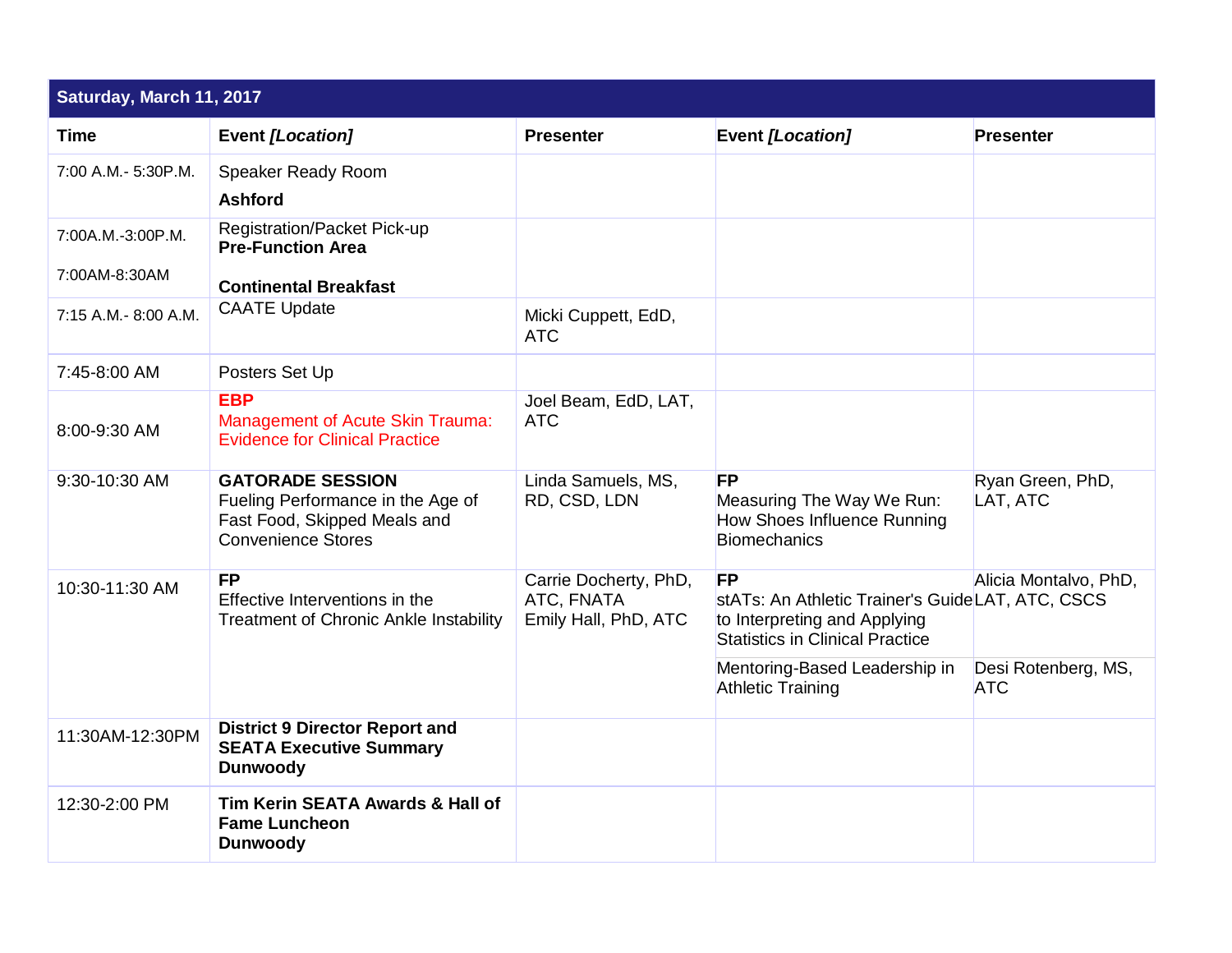| 2:00-2:15 PM | <b>Poster Presentations</b><br><b>Pre-Function Area</b>                                                             |                                                                            |                                                                                                       |                                                                        |
|--------------|---------------------------------------------------------------------------------------------------------------------|----------------------------------------------------------------------------|-------------------------------------------------------------------------------------------------------|------------------------------------------------------------------------|
| 2:15-3:15 PM | FP.<br>Use of Rectal Thermometry in<br>Recognition of Exertional Heat Stroke                                        | Rebecca Lopez, PhD,<br>ATC, CSCS<br>Anna Griffiths-Downer,<br>MS, LAT, ATC | Strategic Issues in Athletic<br><b>Training Lecture Series Session</b><br>- Liability Toolkit         | <b>NATA</b><br>Ron Courson, ATC,<br>PT, NREMT-I, CSCS                  |
|              | <b>ST</b><br>Is Cold Water Immersion (CWI) the<br>Best Practice for Treatment of<br><b>Exertional Heat Illness?</b> | Nicolette Harris, MS,<br>LAT, ATC                                          | <b>ST</b><br>AT's Role in Industrial Settings,<br><b>COPA</b>                                         | Allen Thompson, MS,<br>LAT, ATC, PES, CES,<br><b>CSIWCP, CIEE, CAE</b> |
| 3:15-4:15 PM |                                                                                                                     |                                                                            | <b>ST</b><br>Evaluation and Treatment of the<br>Lumbopelvic Region in the<br>American Football Player | Billy-Joe Voltaire, ATC,<br>PT, DPT, SCS, CSCS                         |
| 4:15-4:30 PM | <b>Break</b>                                                                                                        |                                                                            |                                                                                                       |                                                                        |
| 4:30-6:30 PM | <b>EBP</b><br>Impact of training Load on Injury Risk<br>and Physical Performance                                    | Barnett Frank, PhD,<br><b>ATC</b>                                          |                                                                                                       |                                                                        |

| <b>Sunday, March 12, 2017</b> |                                                                                                                     |                  |                         |                  |
|-------------------------------|---------------------------------------------------------------------------------------------------------------------|------------------|-------------------------|------------------|
| <b>Time</b>                   | <b>Event [Location]</b>                                                                                             | <b>Presenter</b> | <b>Event [Location]</b> | <b>Presenter</b> |
| $7:00 - 9:45$ A.M.            | Speaker Ready Room<br><b>Ashford</b>                                                                                |                  |                         |                  |
| $7:45 - 9:00$ A.M.            | Late Registration/Packet Pick-up<br><b>Pre-Function Area</b>                                                        |                  |                         |                  |
| $7:30 - 10:00$<br>A.M.        | <b>Members Coffee</b><br><b>Pre-Function Area</b>                                                                   |                  |                         |                  |
| $7:45 - 8:45$ A.M.            | <b>NATA / SEATA District Director</b><br><b>Roundtable and SEATA Officer</b><br><b>Town Hall</b><br><b>Dunwoody</b> |                  |                         |                  |
| $8:45 - 9:00$ A.M.            | <b>Break</b>                                                                                                        |                  |                         |                  |